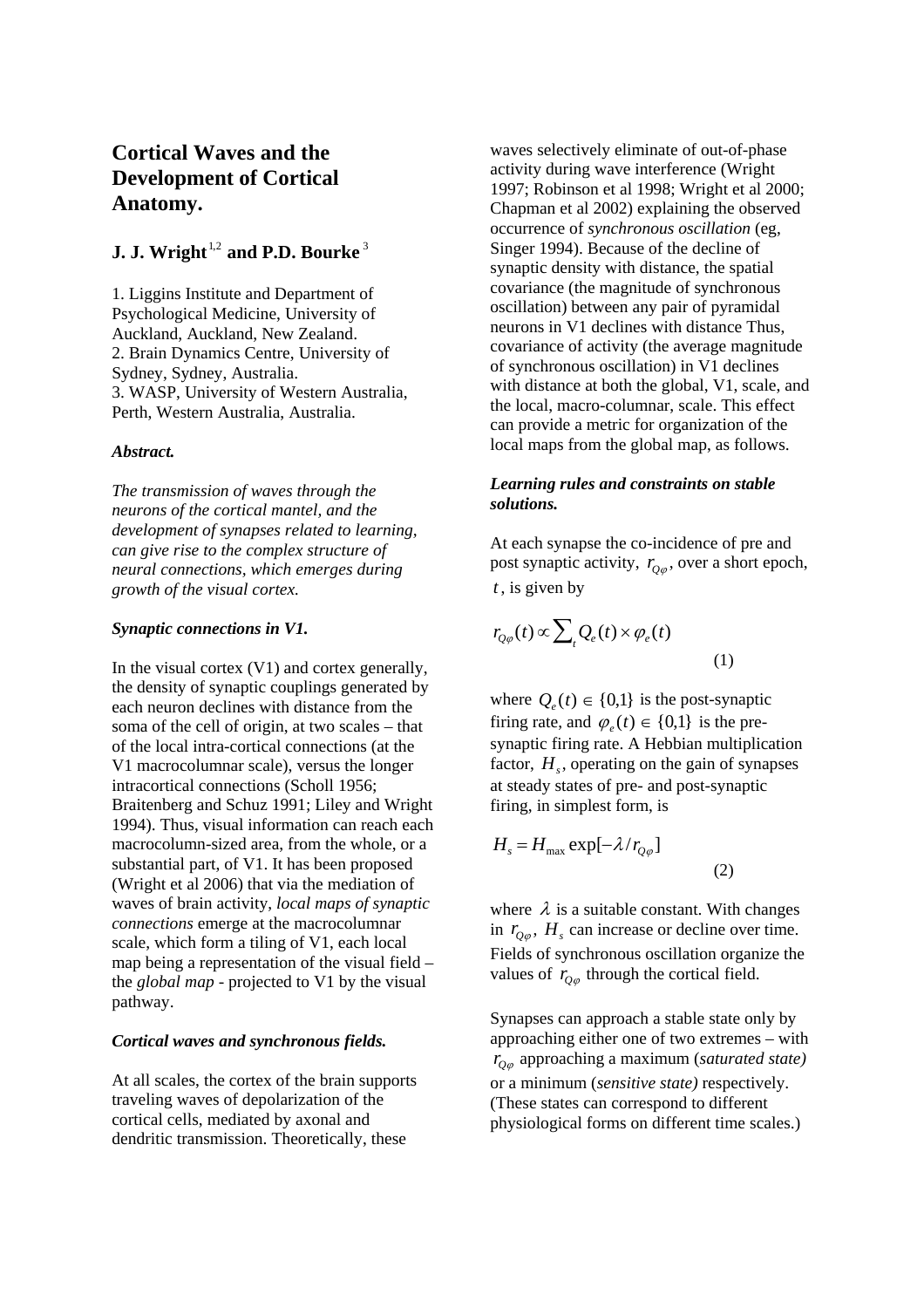Competition occurring for metabolic resources within axons adds a further constraint to stable end-points for synaptic development (Grossberg and Williamson 2001) – viz: the proportion of saturated and sensitive synapses must be uniform along axons.

### *Overall synaptic stability.*

All positions in V1,  $\{P_{j,k}\}\$ , can be given an ordered numbering in the complex plane,  $1..., j,..., k,..., 2n$ , and all positions within a representative macrocolumn located at  $P_0$ ,  ${p_i}_k$ , can be similarly numbered. The total perturbation of synaptic gains in all the synapses from V1 entering the macrocolumn, Ψ( *pP*), and the total perturbation of synaptic gains within the macrocolumn, Ψ(*pp*), can be written

$$
\Psi(pP) = \sum_{j=1}^{j=n} \sum_{k=1}^{k=n} \sigma_{SAT}(p_j P_k) S_{SAT}(p_j P_k) + \sum_{j=1}^{j=n} \sum_{k=1}^{k=n} \sigma_{SENS}(p_j P_k) S_{SENS}(p_j P_k)
$$
  
(3a)

$$
\Psi(pp) = \sum_{j=1}^{j=n} \sum_{k=1}^{k=n} \sigma_{SAT}(p_j p_k) S_{SAT}(p_j p_k) + \sum_{j=1}^{j=n} \sum_{k=1}^{k=n} \sigma_{SENS}(p_j p_k) S_{SENS}(p_j p_k)
$$
  
(3b)

where  $\sigma_{\text{SAT}}(p_j P_k, p_j p_k)$  and

 $\sigma_{\text{SENS}}(p_j P_k, p_j p_k)$  are densities of wholly or partially saturated and sensitive synapses respectively, and  $S_{SAT}(p_j P_k, p_j p_k)$  and

 $S_{SENS}(p_j P_k, p_j p_k)$  are the corresponding variations of synaptic gains over a convenient short epoch.

Since densities of synapses decline with distances of cell separation, then as a simple arithmetic property of sums of products, approximation to minimization of Ψ(*pp*) requires synapses connecting neurons separated by short distances to most closely approach either maximum saturation, or maximum sensitivity. An analogous requirement is imposed on minimization of Ψ( *pP*), and metabolic uniformity requires that both sensitive and saturated synapses from each axon must remain locally in equal ratio. A stable solution meeting these requirements can be found.

Re-numbering  $\{P_{i,k}\}\$ as  $\{P_{i1, i2, k1, k2}\}\$ , and  ${p_{i,k}}$  as  ${p_{i,i,i2,k1,k2}}$ , the subscript numbers 1,..., *j*1,..., *j*2,...,*n*,(*n* +1),..., *j*2,...,*k*2,...,2*n* can be ascribed in the global map so that *j*1 and  $j2$  are located diametrically opposite and equidistant from  $P_0$ , while in the local map  $j1$ and  $j2$  have positions analogous to superimposed points located on opposite surfaces of a Mobius strip. This generates a *Mobius projection* (the *input map*) from global to local, and a *Mobius ordering* within the local map. That is,

$$
\frac{P_{jm}^2}{|P_{jm}|} \rightarrow P_{km} \qquad m \in \{1,2\} \tag{4}
$$

and

$$
p_{jm} \rightarrow p_{km} \qquad m \in \{1, 2\} \tag{5}
$$

Evolution of these patterns of synaptic connections is shown in Figures 1 and 2. In equation (4) the mapping of widely separated points in the global map converge to coincident points on opposite surfaces of the local map's Mobius representation. In equation (5) the density of saturated synaptic connections now decreases as *j*1− *k*1 and  $j2 - k2$ , while the density of sensitive couplings decreases as  $|j2 - k1|$  and  $|j1 - k2|$ .

Anatomically, this requires  $j1$  and  $j2$  in the local map to represent two distinct groups of neurons. To attain maximum synaptic stability within the local map an intertwined mesh of saturated couplings forms, closed after passing twice around the local map's centre, with sensitive synapses locally linking the two turns of the mesh together. In this fashion both saturated and sensitive synapses decline in density with distance, as required. The input map is of corresponding form, conveying an image of the activity in V1 analogous to projection onto a Mobius strip.

Since the projection of the global map upon the local map conserves relative correlations in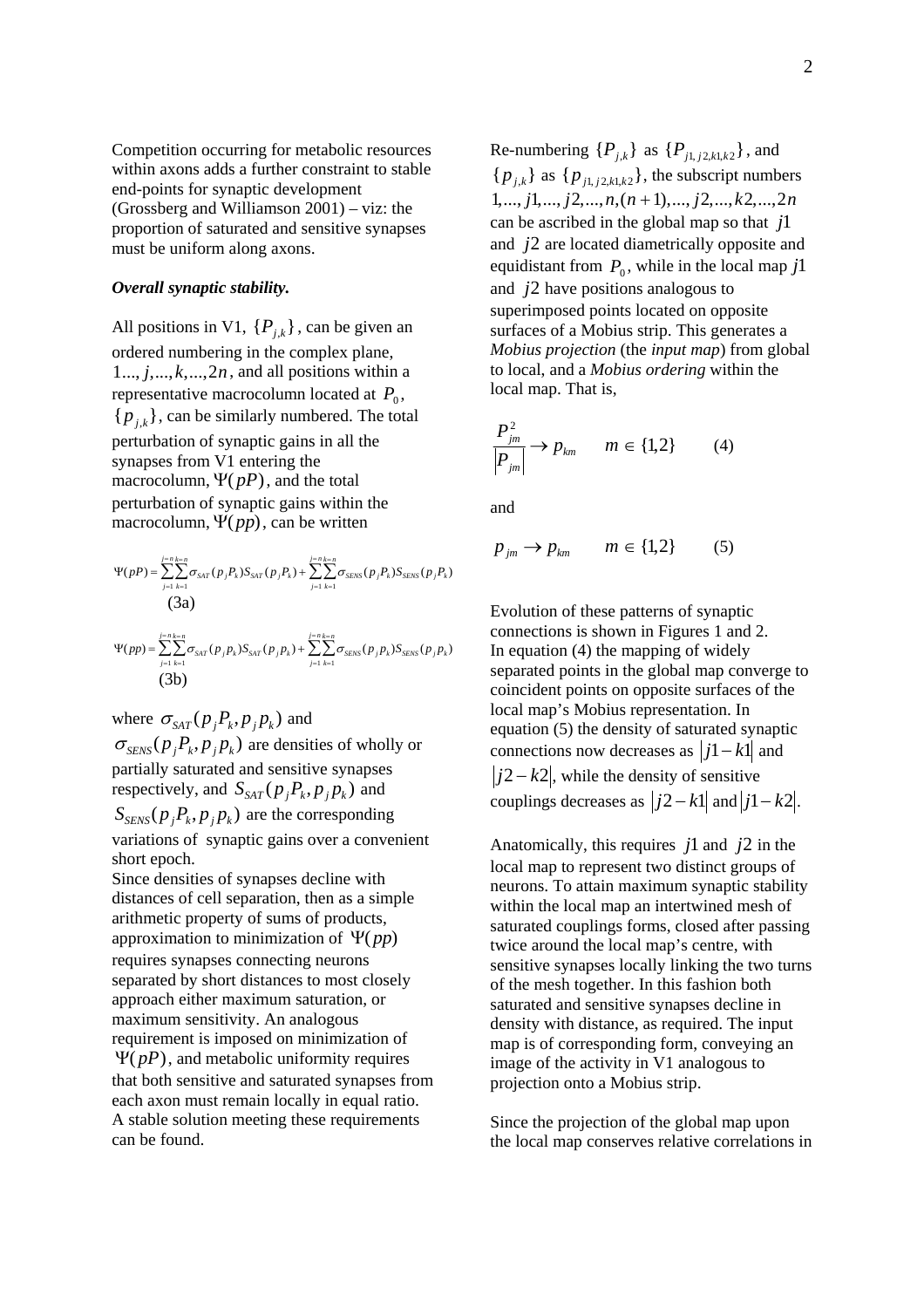the global map as a function of distance, convergence toward the stable configuration will be facilitated by a modification of the Hebbian rule with a recently demonstrated physiological basis – the *spatio-temporal learning rule* (Tsukada et al 1996; Tsukada and Pan 2005) in which covariance among afferent synapses, as well as pre-postsynaptic neurons, facilitates the strength of synaptic connection.



**Figure 1. Initial conditions for local evolution of synaptic strength.** 

**Left. The global field (V1) in polar co-ordinates. Central defect indicates the position of a local area of macro-columnar size. Polar angle is shown by the color spectrum, twice repeated. Middle. Zones of random termination (shown by color) of lateral axonal projections from global V1 in the local area. Central defect is an arbitrary zero reference.** 

**Right. Transient patterns of synchronous oscillation generated in the local area, mediated by local axonal connections.** 



**Figure 2. Evolution of synaptic strengths to their maximally stable configuration.** 

**Left. The global field (V1), as represented in Figure 1.** 

**Middle. Saturated synaptic connections input from the global field now form a Mobius projection of the global field, afferent to the local map, forming an input map. Right. Saturated local synapses within the local map form a mesh of connections closed over**   $0 - 4\pi$  radians. The central defect now **corresponds to the position within the local map, of the local map within the global map. Sensitive synapses (not shown) link adjacent neurons as bridges between the**  $0 - 2\pi$  **and**  $2\pi - 4\pi$ 

**limbs of the mesh of saturated connections. Wright et al 2006.** 

## *Monosynaptic interactions between adjacent local maps.*

Adjacent local maps form in approximately mirror image relation, as shown in Figure 3, because in that configuration homologous points within the local maps have densest saturated and sensitive synaptic connections, thus meeting minimization requirements analogous to those of equations  $3(a)$  and  $3(b)$ .



**Figure 3. Organization of saturated coupling within and between local maps, and the approximate mirror symmetry of orientation preference in adjacent local maps. Wright et al 2006.** 

## *Conformity to experimental data.*

These principles can accounts for response preferences of V1 neurons to visual stimuli, orientation preference singularities, linear zones and saddle points, connections between cells of similar orientation preference in adjacent macrocolumns (Bosking et al 1997), ocular dominance columns (Obermayer and Blasdel 1993), occurrence of direction preference fractures always in odd numbers around singularities (Swindale et al 2000) and the dynamic variation of orientation preference with stimulus velocity, stimulus orientation